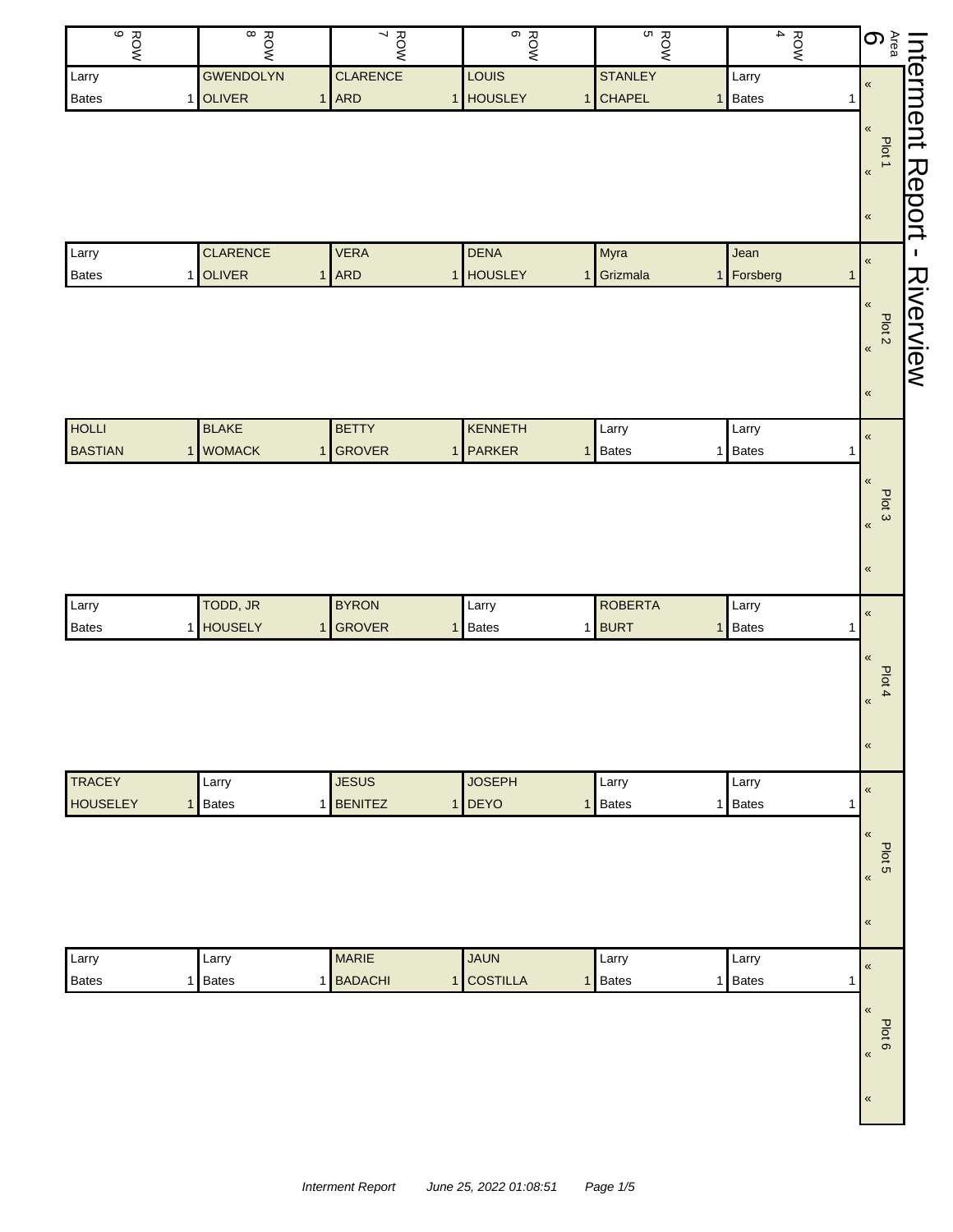| ROW<br>15     | $\frac{RON}{14}$        | $\frac{ROW}{13}$               | $\frac{R}{12}$                                  | $\overrightarrow{ }$<br>ROW | ROW<br>O              | ၜၟႜ<br><b>Interment</b>             |
|---------------|-------------------------|--------------------------------|-------------------------------------------------|-----------------------------|-----------------------|-------------------------------------|
| <b>MARY</b>   | <b>COLLEEN</b>          | <b>MICHAEL</b>                 | Larry                                           | Larry                       | AMY                   | $\pmb{\mathfrak{C}}$                |
| POTTER        | BRINKERHOFF<br>1        | 1 BANG                         | <b>Bates</b><br>1                               | 1 Bates                     | 1 CLARK               | $\mathbf{1}$                        |
|               |                         |                                |                                                 |                             |                       | $\pmb{\mathfrak{C}}$                |
|               |                         |                                |                                                 |                             |                       | Plot 1                              |
|               |                         |                                |                                                 |                             |                       | Report<br>$\pmb{\kappa}$            |
|               |                         |                                |                                                 |                             |                       |                                     |
|               |                         |                                |                                                 |                             |                       | $\pmb{\kappa}$                      |
| <b>ALMA</b>   | Wendell                 | Larry                          | <b>SHERRI</b>                                   | <b>ALVIN "SHORTY"</b>       | Gerald                |                                     |
| <b>POTTER</b> | <b>Brinkerhoff</b><br>1 | 1 Bates                        | 1 CARROLL                                       | 1 HATHAWAY                  | Clark<br>1            | $\pmb{\kappa}$<br>$\mathbf{1}$      |
|               |                         |                                |                                                 |                             |                       | Riverview<br>$\pmb{\kappa}$         |
|               |                         |                                |                                                 |                             |                       |                                     |
|               |                         |                                |                                                 |                             |                       | Plot <sub>2</sub><br>$\pmb{\kappa}$ |
|               |                         |                                |                                                 |                             |                       |                                     |
|               |                         |                                |                                                 |                             |                       | $\pmb{\kappa}$                      |
|               |                         |                                |                                                 |                             |                       |                                     |
| Larry         | Sherri                  | Larry                          | <b>NELLIS</b>                                   | LARENE                      | <b>JOHN</b>           | $\pmb{\mathfrak{C}}$                |
| <b>Bates</b>  | Brinkerhoff             | 1 Bates                        | <b>TAYLOR</b><br>1                              | 1 NEELEY                    | 1 PETTIT              | $\mathbf{1}$                        |
|               |                         |                                |                                                 |                             |                       | $\pmb{\kappa}$                      |
|               |                         |                                |                                                 |                             |                       | Plot 3                              |
|               |                         |                                |                                                 |                             |                       | $\pmb{\kappa}$                      |
|               |                         |                                |                                                 |                             |                       |                                     |
|               |                         |                                |                                                 |                             |                       | $\pmb{\kappa}$                      |
|               |                         |                                |                                                 |                             |                       |                                     |
| Larry         | Audrey                  | Marilyn                        | <b>GEORGE</b>                                   | Doyle                       | <b>DOROTHY PETTIT</b> | $\pmb{\kappa}$                      |
| <b>Bates</b>  | 1 Long                  | 1 Hansen                       | <b>TAYLOR</b><br>$\mathbf{1}$                   | 1 Neeley                    | 1 DRAKE               | 1                                   |
|               |                         |                                |                                                 |                             |                       | $\pmb{\kappa}$                      |
|               |                         |                                |                                                 |                             |                       | Plot 4                              |
|               |                         |                                |                                                 |                             |                       | $\pmb{\kappa}$                      |
|               |                         |                                |                                                 |                             |                       |                                     |
|               |                         |                                |                                                 |                             |                       | $\pmb{\kappa}$                      |
|               |                         |                                |                                                 |                             |                       |                                     |
| <b>JESUS</b>  | Verl                    | Gary                           | Larry                                           | Larry                       | <b>MINNIE</b>         | $\pmb{\mathfrak{C}}$                |
| <b>FLORES</b> | 1 Loong                 | 1 Hansen                       | <b>Bates</b><br>1                               | 1 Bates                     | 1 BURNETT             | $\mathbf{1}$                        |
|               |                         |                                |                                                 |                             |                       | $\pmb{\mathfrak{C}}$                |
|               |                         |                                |                                                 |                             |                       | Plot <sub>5</sub>                   |
|               |                         |                                |                                                 |                             |                       | $\pmb{\mathfrak{C}}$                |
|               |                         |                                |                                                 |                             |                       |                                     |
|               |                         |                                |                                                 |                             |                       | $\pmb{\kappa}$                      |
|               |                         |                                |                                                 |                             |                       |                                     |
| Larry         | Larry                   | <b>BOB (NO MARKER-IN BOOK)</b> |                                                 | Larry                       | <b>RAYMOND</b>        | $\pmb{\kappa}$                      |
| <b>Bates</b>  | <b>Bates</b><br>1       |                                | 1 PERRY(CAROL GOSIN Elates SWELL-9-14-09) Bates |                             | 1 BURNETT             | $\mathbf{1}$                        |
|               |                         |                                |                                                 |                             |                       | $\pmb{\mathfrak{C}}$                |
|               |                         |                                |                                                 |                             |                       | Plot 6                              |
|               |                         |                                |                                                 |                             |                       | $\pmb{\mathcal{R}}$                 |
|               |                         |                                |                                                 |                             |                       |                                     |
|               |                         |                                |                                                 |                             |                       | $\pmb{\kappa}$                      |
|               |                         |                                |                                                 |                             |                       |                                     |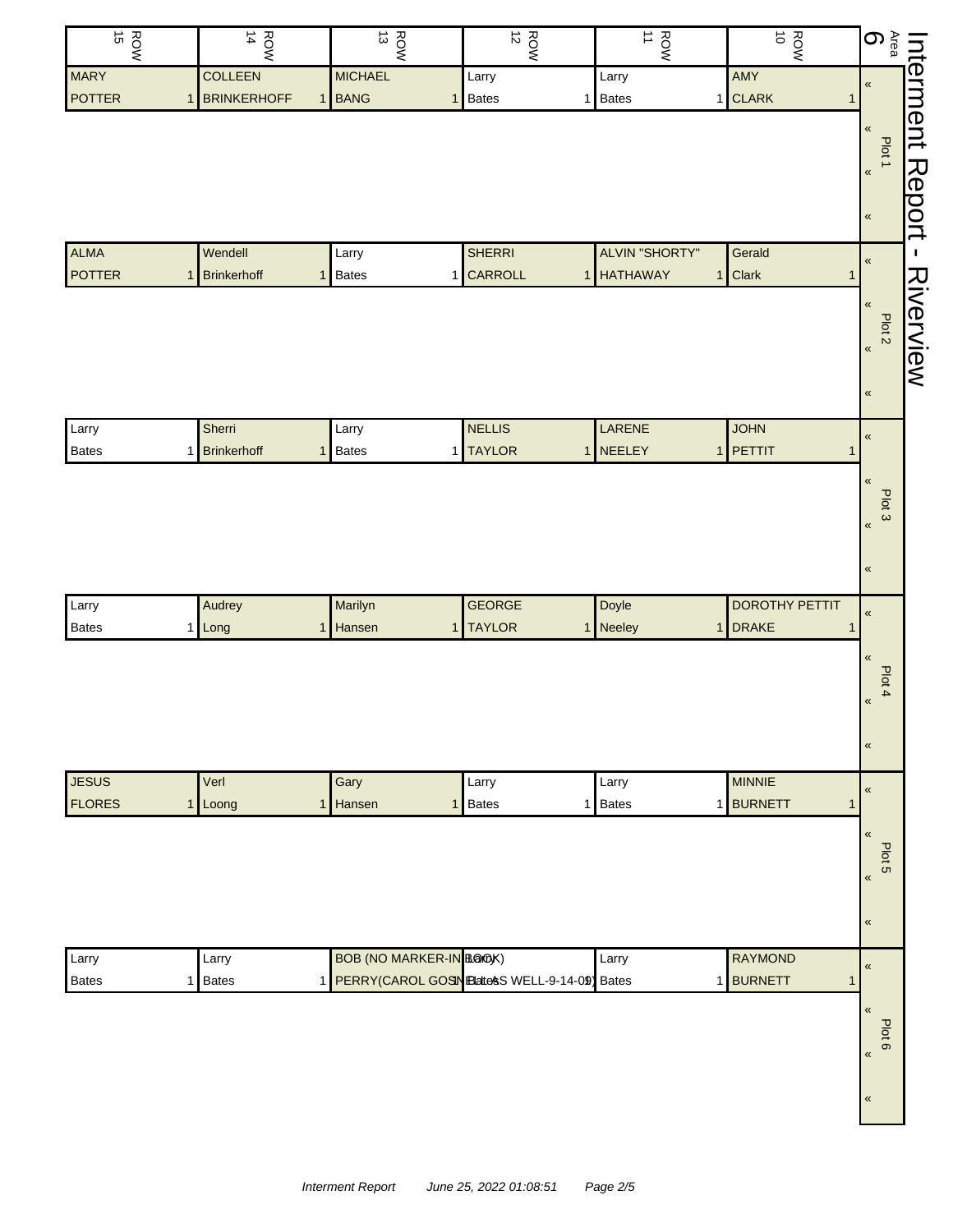| <b>ROW</b><br>21 | <b>ROW</b>                     | ROW<br>NOR | $rac{1}{8}$                  | $\vec{\mathcal{L}}$<br>ROW | ROW<br>16                    | $\mathbf{6}$<br>Interment   |
|------------------|--------------------------------|------------|------------------------------|----------------------------|------------------------------|-----------------------------|
| Larry            | Larry                          | Betty      | Larry                        | Patricia                   | Larry                        | $\pmb{\mathfrak{C}}$        |
| Bates            | <b>Bates</b><br>1 <sup>1</sup> | 1 Barrott  | <b>Bates</b><br>1            | Sorenson<br>1              | <b>Bates</b><br>$\mathbf{1}$ | $\mathbf{1}$                |
|                  |                                |            |                              |                            |                              | $\pmb{\kappa}$              |
|                  |                                |            |                              |                            |                              | Plot 1                      |
|                  |                                |            |                              |                            |                              | Report<br>$\pmb{\kappa}$    |
|                  |                                |            |                              |                            |                              |                             |
|                  |                                |            |                              |                            |                              | $\pmb{\kappa}$              |
| Larry            | Richard                        | Lloyd      | Larry                        | Larry                      | Larry                        | $\pmb{\kappa}$              |
| Bates            | Roseborough<br>11              | 1 Barrott  | <b>Bates</b><br>$\mathbf{1}$ | Bates<br>$\mathbf{1}$      | <b>Bates</b><br>1            | 1                           |
|                  |                                |            |                              |                            |                              | Riverview<br>$\pmb{\kappa}$ |
|                  |                                |            |                              |                            |                              | Plot <sub>2</sub>           |
|                  |                                |            |                              |                            |                              | $\pmb{\kappa}$              |
|                  |                                |            |                              |                            |                              |                             |
|                  |                                |            |                              |                            |                              | $\pmb{\kappa}$              |
| Larry            | Larry                          | Myrna      | Larry                        | Clara                      | Larry                        |                             |
| <b>Bates</b>     | <b>Bates</b><br>1              | 1 Peebles  | <b>Bates</b><br>1            | Wing<br>1                  | Bates<br>$\mathbf{1}$        | $\pmb{\kappa}$<br>1         |
|                  |                                |            |                              |                            |                              | $\pmb{\kappa}$              |
|                  |                                |            |                              |                            |                              |                             |
|                  |                                |            |                              |                            |                              | Plot 3<br>$\pmb{\alpha}$    |
|                  |                                |            |                              |                            |                              |                             |
|                  |                                |            |                              |                            |                              | $\pmb{\kappa}$              |
|                  |                                |            |                              |                            |                              |                             |
| Larry            | Larry                          | Larry      | <b>RANDY</b>                 | LeRoy                      | Larry                        | $\pmb{\kappa}$              |
| Bates            | <b>Bates</b><br>1 <sup>1</sup> | 1 Bates    | 1 FRANCIS                    | Wing<br>1                  | Bates<br>$\mathbf{1}$        | 1                           |
|                  |                                |            |                              |                            |                              | $\pmb{\ll}$                 |
|                  |                                |            |                              |                            |                              | Plot 4                      |
|                  |                                |            |                              |                            |                              | $\pmb{\kappa}$              |
|                  |                                |            |                              |                            |                              |                             |
|                  |                                |            |                              |                            |                              | $\pmb{\kappa}$              |
| Larry            | Larry                          | Larry      | Joan                         | Larry                      | Larry                        |                             |
| Bates            | <b>Bates</b><br>1 <sup>1</sup> | 1 Bates    | Mackert<br>1                 | Bates<br>$\mathbf{1}$      | Bates<br>$\mathbf{1}$        | $\pmb{\ll}$<br>1            |
|                  |                                |            |                              |                            |                              | $\pmb{\ll}$                 |
|                  |                                |            |                              |                            |                              |                             |
|                  |                                |            |                              |                            |                              | Plot 5<br>$\pmb{\langle}$   |
|                  |                                |            |                              |                            |                              |                             |
|                  |                                |            |                              |                            |                              | $\pmb{\kappa}$              |
|                  |                                |            |                              |                            |                              |                             |
| Larry            | Larry                          | Larry      | Larry                        | Mark                       | Zulema                       | $\pmb{\kappa}$              |
| <b>Bates</b>     | <b>Bates</b><br>1 <sub>l</sub> | 1 Bates    | <b>Bates</b><br>1            | 1 Long                     | Robles<br>$\mathbf{1}$       | $\overline{1}$              |
|                  |                                |            |                              |                            |                              | $\pmb{\kappa}$              |
|                  |                                |            |                              |                            |                              | Plot 6                      |
|                  |                                |            |                              |                            |                              | $\langle \langle$           |
|                  |                                |            |                              |                            |                              |                             |
|                  |                                |            |                              |                            |                              | $\pmb{\kappa}$              |
|                  |                                |            |                              |                            |                              |                             |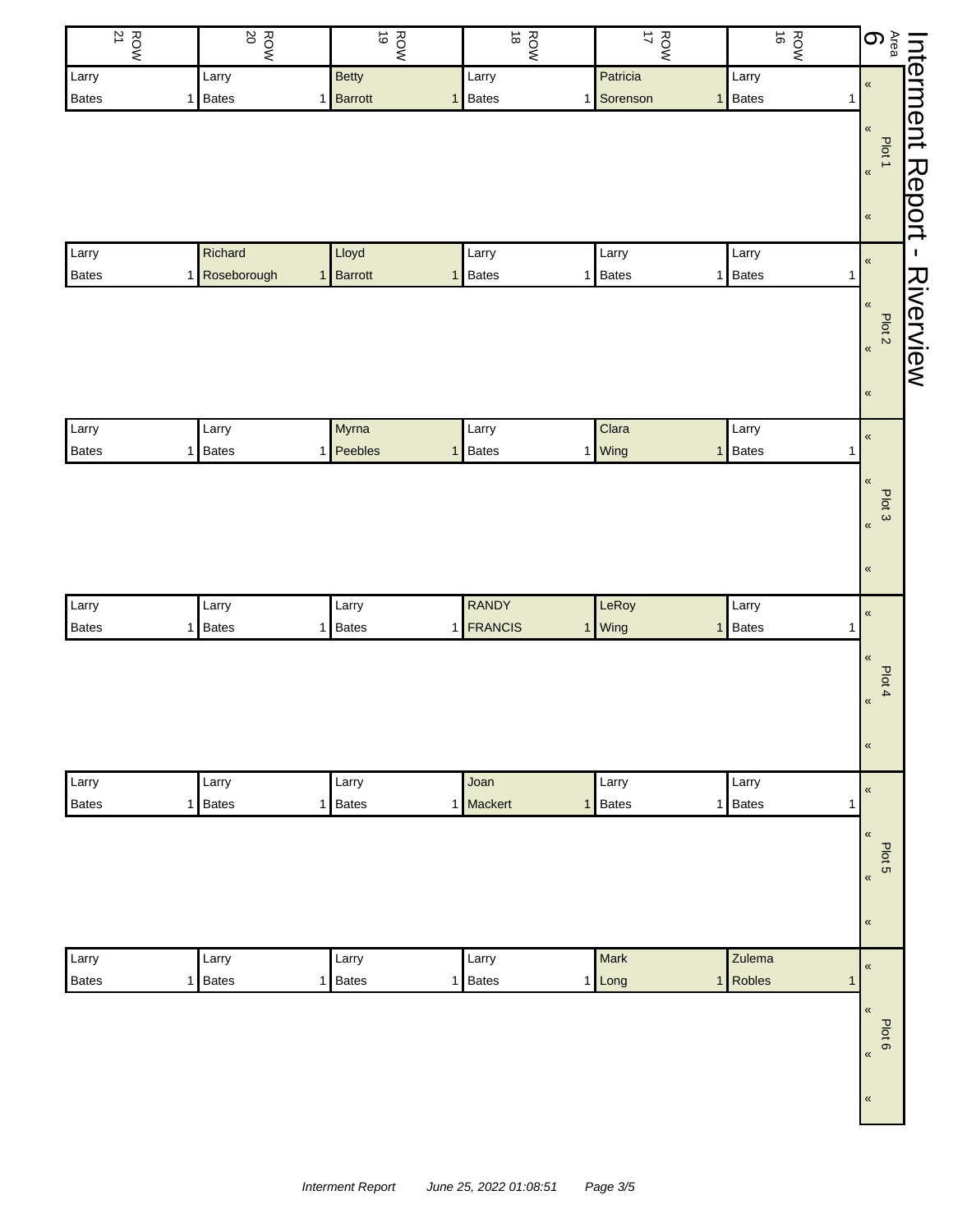| $\frac{ROW}{27}$ | <b>ROW</b>          | $\frac{R}{25}$ | <b>ROW</b><br>24  | 80M     | $\frac{ROW}{22}$      | $\bigoplus_{\text{Area}}$      |
|------------------|---------------------|----------------|-------------------|---------|-----------------------|--------------------------------|
| Larry            | Larry               | Larry          | Larry             | Larry   | Larry                 | $\pmb{\kappa}$                 |
| Bates            | <b>Bates</b><br>1   | 1 Bates        | <b>Bates</b><br>1 | 1 Bates | 1 Bates               | $\mathbf{1}$                   |
|                  |                     |                |                   |         |                       | $\pmb{\kappa}$                 |
|                  |                     |                |                   |         |                       | Plot 1                         |
|                  |                     |                |                   |         |                       | $\pmb{\kappa}$                 |
|                  |                     |                |                   |         |                       | $\pmb{\kappa}$                 |
|                  |                     |                |                   |         |                       |                                |
| Larry            | Larry               | Larry          | Larry             | Larry   | Larry                 | $\pmb{\kappa}$                 |
| Bates            | 1 Bates             | 1 Bates        | <b>Bates</b><br>1 | 1 Bates | 1 Bates               | $\mathbf{1}$                   |
|                  |                     |                |                   |         |                       | $\pmb{\kappa}$                 |
|                  |                     |                |                   |         |                       | Plot <sub>2</sub>              |
|                  |                     |                |                   |         |                       | $\pmb{\alpha}$                 |
|                  |                     |                |                   |         |                       |                                |
|                  |                     |                |                   |         |                       | $\pmb{\kappa}$                 |
| Larry            | Larry               | Larry          | Larry             | Larry   | Larry                 |                                |
| Bates            | <b>Bates</b><br>1 I | 1 Bates        | <b>Bates</b><br>1 | 1 Bates | 1 Bates               | $\pmb{\kappa}$<br>$\mathbf{1}$ |
|                  |                     |                |                   |         |                       | $\pmb{\mathfrak{C}}$           |
|                  |                     |                |                   |         |                       | Plot 3                         |
|                  |                     |                |                   |         |                       | $\pmb{\kappa}$                 |
|                  |                     |                |                   |         |                       |                                |
|                  |                     |                |                   |         |                       | $\pmb{\kappa}$                 |
|                  |                     |                |                   |         |                       |                                |
| Larry            | Larry               | Larry          | Larry             | Larry   | Larry                 | $\overline{\mathbf{K}}$        |
| Bates            | <b>Bates</b><br>1   | 1 Bates        | <b>Bates</b><br>1 | 1 Bates | Bates<br>$\mathbf{1}$ | $\mathbf{1}$                   |
|                  |                     |                |                   |         |                       | $\pmb{\kappa}$                 |
|                  |                     |                |                   |         |                       | Plot 4                         |
|                  |                     |                |                   |         |                       | $\pmb{\kappa}$                 |
|                  |                     |                |                   |         |                       |                                |
|                  |                     |                |                   |         |                       | $\pmb{\kappa}$                 |
| Larry            | Larry               | Larry          | Larry             | Larry   | Larry                 | $\pmb{\mathfrak{C}}$           |
| <b>Bates</b>     | <b>Bates</b><br>1   | 1 Bates        | <b>Bates</b><br>1 | 1 Bates | 1 Bates               | $\mathbf{1}$                   |
|                  |                     |                |                   |         |                       | $\pmb{\mathfrak{C}}$           |
|                  |                     |                |                   |         |                       | Plot 5                         |
|                  |                     |                |                   |         |                       | $\pmb{\kappa}$                 |
|                  |                     |                |                   |         |                       |                                |
|                  |                     |                |                   |         |                       | $\pmb{\kappa}$                 |
|                  |                     |                |                   |         |                       |                                |
| Larry            | Larry               | Larry          | Larry             | Larry   | Larry                 | $\pmb{\mathfrak{C}}$           |
| Bates            | Bates<br>1          | 1 Bates        | <b>Bates</b><br>1 | 1 Bates | 1 Bates               | $\mathbf{1}$                   |
|                  |                     |                |                   |         |                       | $\pmb{\mathfrak{C}}$           |
|                  |                     |                |                   |         |                       | Plot 6                         |
|                  |                     |                |                   |         |                       | $\pmb{\kappa}$                 |
|                  |                     |                |                   |         |                       |                                |
|                  |                     |                |                   |         |                       | $\pmb{\mathfrak{C}}$           |
|                  |                     |                |                   |         |                       |                                |